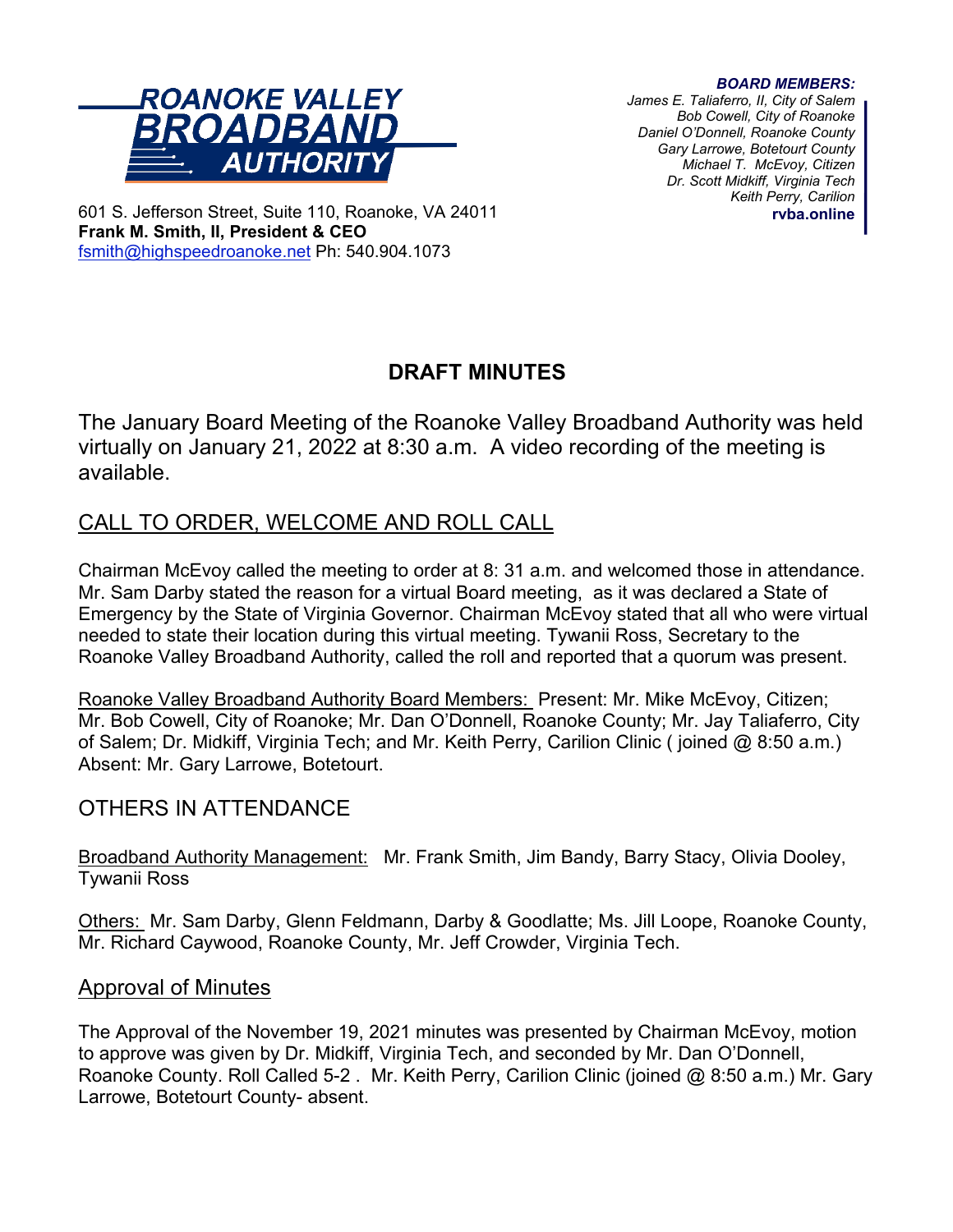# Treasurer's Report

Mr. Frank Smith, President & CEO RVBA gave the over view of the November and December 2021 Financial Reports, making mention that the Audit Report will be given in March 2022. RVBA revenue is lagging this year due to supply chain and the resulting project delays. The RVBA is working towards finishing the year based on the projected targets. The RVBA has adequete reserves and cash on hand. The motion to select Robinson, Farmer & Cox for the next 3 years was made by Mr. Jay Taliaferro, City of Salem and seconded by Mr. Bob Cowell, City of Roanoke. Roll called 5- 2. Mr. Keith Perry, Carilion Clinic (joined @ 8:50 a.m.) Mr. Gary Larrowe, Botetourt County- absent.

# Project Updates

Recognition was made for Olivia Dooley for her dedicated service of 6 years, as she will be retiring at the end of January 2022. Olivia Dooley stated it was "great times" working for the RVBA. Chairman McEvoy also stated his thanks for her work and for the employees of WVWA.

Mr. Frank Smith shared an update with the Board as follows: Virginia Tech is in the process of becoming a customer of the RVBA. Morel details will follow as the project is finalized. The assignment of a back haul agreement with Briscnet will be discussed in a meeting with a new service provider partner that servces the region. PFM, public finance firm is working with RVBA on how to approach larger project funding support. RVBA did not receive any VATI funding, DHCD is under fire for not following their own guidelines. A formal complaint has been filed with DHCD with copies sent to the Virginia AG and IG offices. The formal complaint letter is available to anyone who would like to review it.

## Other Business

Next Board on March 18, 2022 @ 8:30 a.m. Chairman McEvoy thanked Mr. Dan O'Donnell for his time served on the Board and congratulated him on his retirement. Mr. Dan O'Donnell thanked everyone for their hard work and stated he enjoyed his tenure on the board.

## Closed Session

Motion for Closed session by Mr. Bob Cowell, City of Roanoke, and seconded by Mr. Dan O'Donnell, Roanoke County. Roll called 6-1, Mr. Gary Larrowe, Botetourt County – absent. It was determined that the matter of discussion regarding locality funding was better addressed in an Open Session. A motion was made to reconvene to an Open Session and discuss a funding proposal concept for localities. No resolution was needed to certify the Closed Session because of its cancellation.